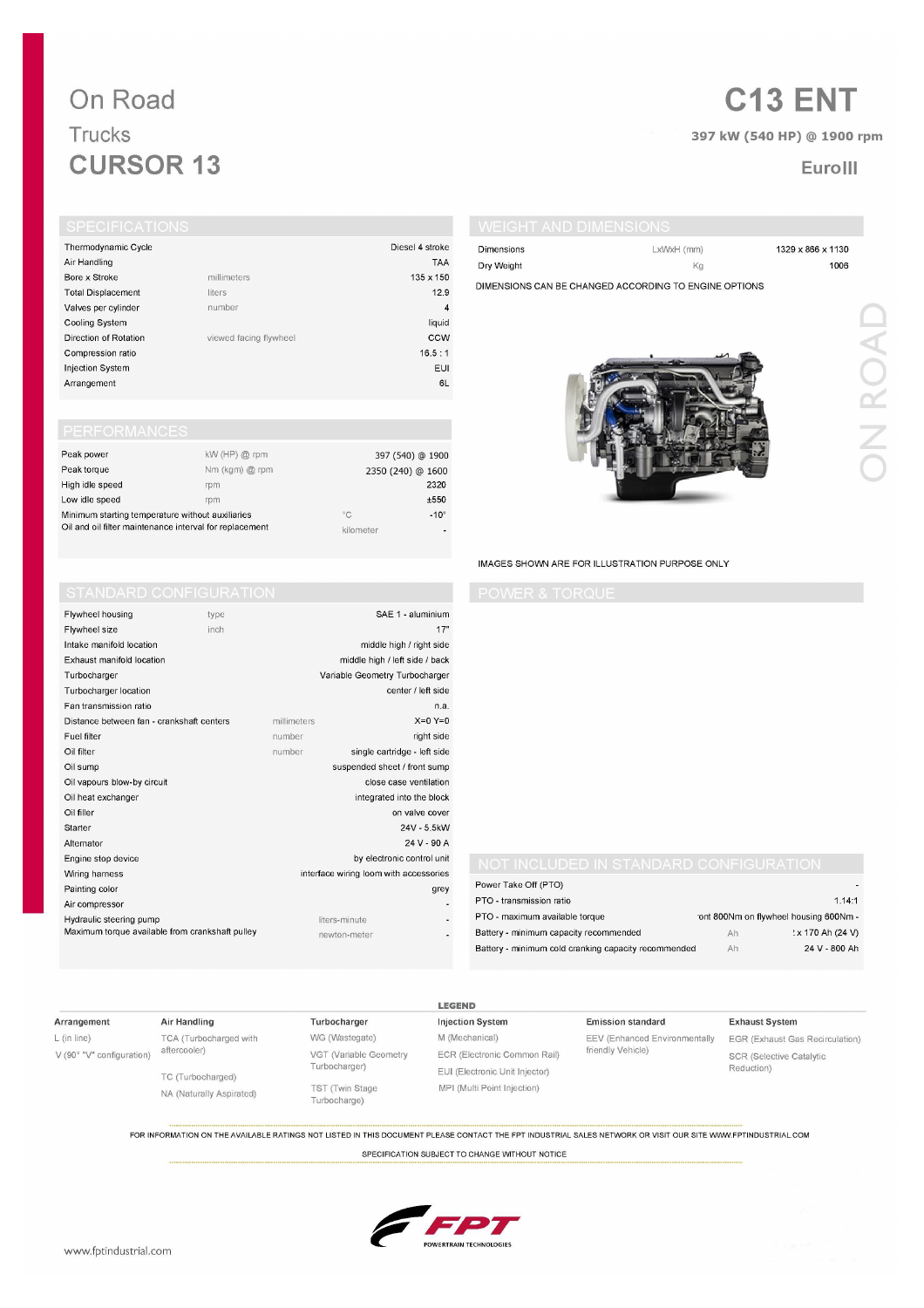

## **4700/4800 Series**



| Model <sup>(1)</sup> |                                             | Input Torque Gross<br>$N \bullet m$ (lb-ft) | Input Power Gross <sup>(2)</sup><br>Kw (hp) | Turbine Torque Net <sup>(3)</sup><br>$N \bullet m$ (lb-ft) | GVW kg (lbs) | GCW kg (lbs) |
|----------------------|---------------------------------------------|---------------------------------------------|---------------------------------------------|------------------------------------------------------------|--------------|--------------|
| 4700                 | <b>General, Construction</b>                | 2400 (1770)                                 | 421 (565)                                   | 3525 (2600)                                                | n/a          | n/a          |
|                      | Airport Rescue and<br>Fire-Fighting Vehicle | 2508 (1850)                                 | 447 (600)                                   | 3795 (2800)                                                | n/a          | n/a          |
|                      | <b>Heavy Equipment Transport</b>            | 2508 (1850)                                 | 447 (600)                                   | 3525 (2600)                                                | n/a          | n/a          |
|                      | <b>Refuse Vehicles</b>                      | 2102 (1550)                                 | 373 (500)                                   | 3322 (2450)                                                | n/a          | n/a          |
| 4700 OFS             | Oil Field Series                            | 2508 (1850)                                 | 447 (600)                                   | 3525 (2600)                                                | n/a          | n/a          |
| 4700 SP              | Specialty / Military                        | 2508 (1850)                                 | 447 (600)                                   | 4067 (3000)                                                | n/a          | n/a          |
| 4800                 | Airport Rescue and<br>Fire-Fighting Vehicle | 2644 (1950)                                 | 507 (680)                                   | 3795 (2800)                                                | n/a          | n/a          |
| 4800 SP              | Specialty / Military                        | 2644 (1950)                                 | 597 (800)                                   | 4067 (3000)                                                | n/a          | n/a          |

(2). Gross Power rating as defined by ISO 1585 or SAE J1995. (3). Turbine Torque limit based on iSCAAN standard deductions.

## **DRIVETRAIN INTERFACES**

Acceptable full-load engine governed speed 1700 – 2300 rpm

Acceptable engine idle speed range (with transmission in Drive) 500 – 800 rpm

## **MOUNTING**

To Engine SAE No.1

In Chassis **In Chassis Rear support available (required for some installations)** 

| <b>TORQUE CONVERTER</b>                                                                                                  |              | MECHANICAL RATIOS (Gear ratios do not include torque converter multiplication) |              |           |
|--------------------------------------------------------------------------------------------------------------------------|--------------|--------------------------------------------------------------------------------|--------------|-----------|
| <b>Type</b><br>One stage, three element, polyphase.<br>Includes standard integral damper which is operational in lockup. |              | Range                                                                          |              |           |
|                                                                                                                          | <b>Model</b> | <b>Stall Torque Ratio</b>                                                      | First        | 7.63:1    |
|                                                                                                                          | $TC-521$     | 2.42                                                                           | Second       | 3.51:1    |
|                                                                                                                          | TC-531       | 2.34                                                                           | <b>Third</b> | 1.91:1    |
|                                                                                                                          | TC-541       | 1.90                                                                           | Fourth       | 1.43:1    |
|                                                                                                                          | TC-551       | 1.79                                                                           | Fifth        | 1.00:1    |
|                                                                                                                          | TC-561       | 1.58                                                                           | Sixth        | 0.74:1    |
|                                                                                                                          |              |                                                                                | Seventh      | 0.64:1    |
|                                                                                                                          |              |                                                                                | Reverse      | $-4.80:1$ |

| <b>CONTROL SYSTEM</b>                                                                                                  |                                                                                            |                                                                                                            |  |  |
|------------------------------------------------------------------------------------------------------------------------|--------------------------------------------------------------------------------------------|------------------------------------------------------------------------------------------------------------|--|--|
| <b>Description</b>                                                                                                     | Allison 4th Generation Electronic Controls with closed loop adaptive shifts                |                                                                                                            |  |  |
| <b>Shift Sequences</b>                                                                                                 | $[C =$ Converter mode (lockup clutch disengaged); L = Lockup mode (lockup clutch engaged)] |                                                                                                            |  |  |
|                                                                                                                        | Option 1: 1C-[1L]-2C-2L-3L-4L-5L                                                           |                                                                                                            |  |  |
|                                                                                                                        | Option 2: 1C-[1L]-2C-2L-3L-4L-5L-6L                                                        |                                                                                                            |  |  |
|                                                                                                                        | Option 3: 1C-[1L]-2C-2L-3L-4L-5L-6L-7L                                                     |                                                                                                            |  |  |
| TCM must be calibrated for "1L" option. Second-gear-start calibrations are not available for all vehicle applications. |                                                                                            |                                                                                                            |  |  |
| <b>Driver-to-Transmission Interface</b>                                                                                |                                                                                            | Cab-mounted shift selector, pushbutton or lever with two-digit display (range selected and range attained) |  |  |
|                                                                                                                        | <b>Communication Protocol - Engine/Vehicle Systems Interface</b>                           | SAE J1939, SAE J1587, ISO 9141, IESCAN                                                                     |  |  |